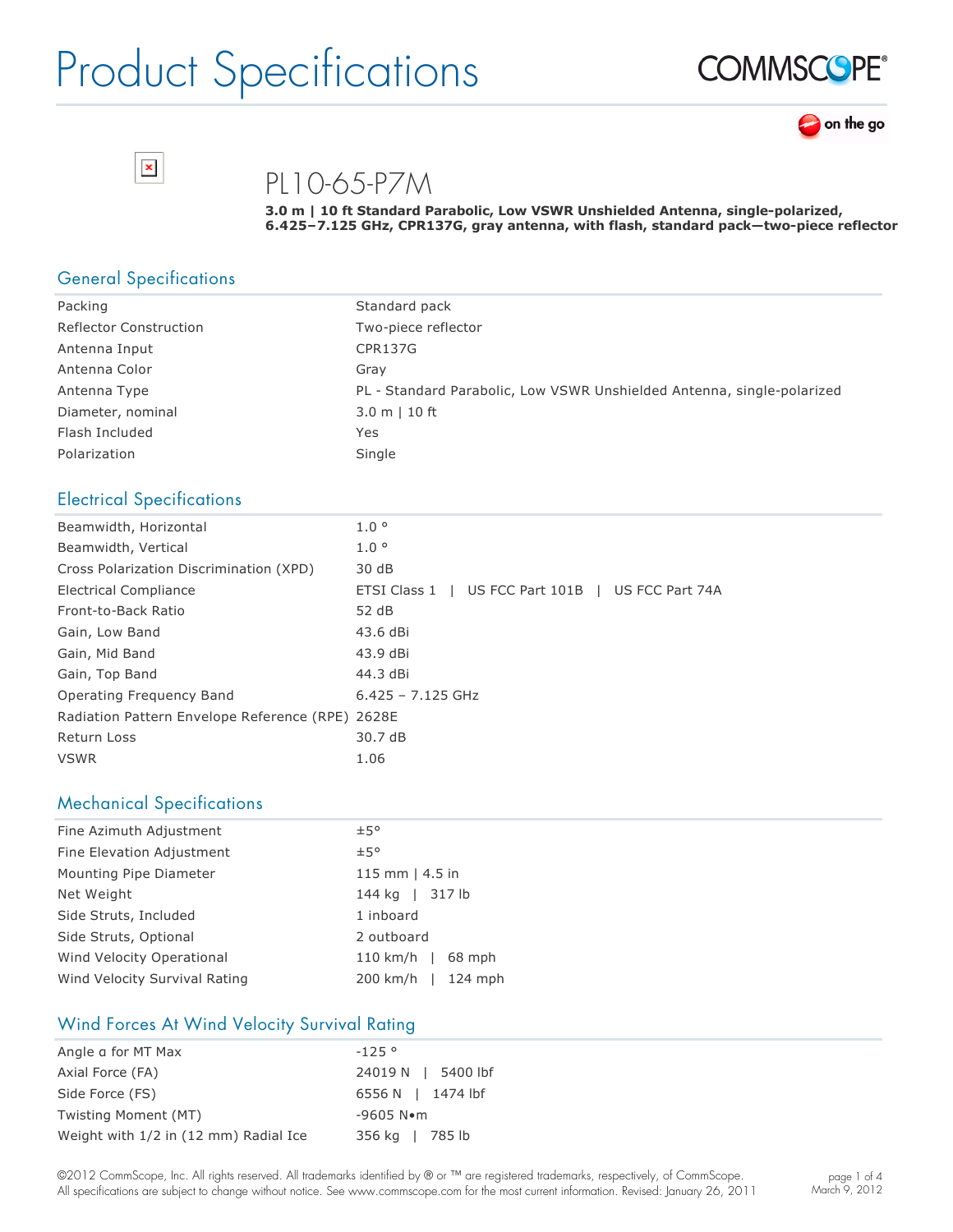

PL10-65-P7M

| Zcg with 1/2 in (12 mm) Radial Ice | 551 mm   22 in |  |
|------------------------------------|----------------|--|
| Zcg without Ice                    | 457 mm 1 18 in |  |

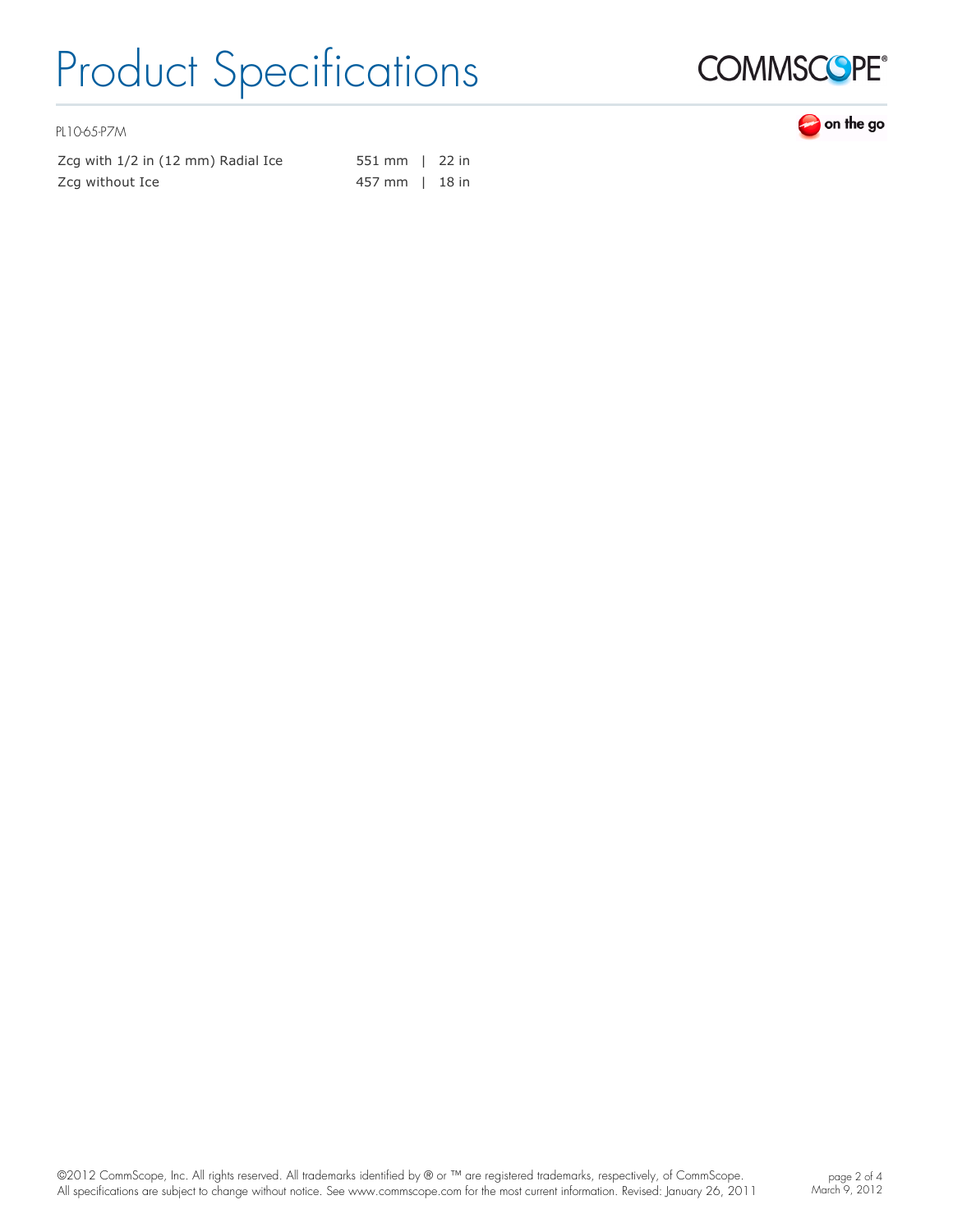PL10-65-P7M

### Wind Forces At Wind Velocity Survival Rating Image



## Packed Dimensions

| Gross Weight, Packed Antenna | 513.0 kg   1131.0 lb      |
|------------------------------|---------------------------|
| Height                       | 1880.0 mm   74.0 in       |
| Length                       | 3400.0 mm   133.9 in      |
| Volume                       | $7.5 \text{ m}^3$         |
| Width                        | 1170.0 mm $\vert$ 46.1 in |